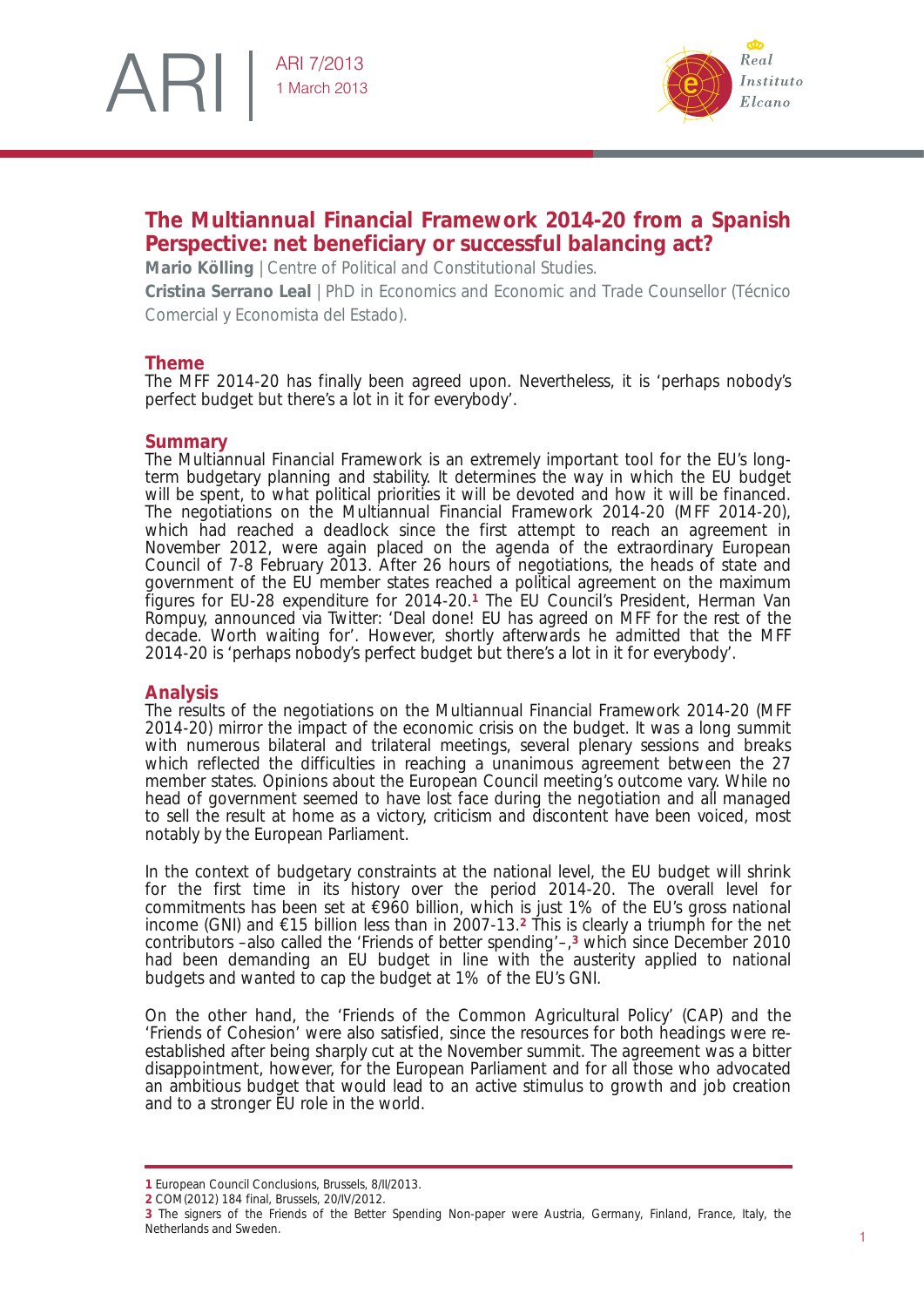Nevertheless there are also positive signals. After the failed November summit and a negotiation process which started several years ago, the heads of state and government finally reached an agreement on this complex issue. Nothing would have been worse than failing in this important negotiation at a time of economic crisis in Europe. Within the characteristics of the negotiation process, in which the most reluctant actor sets the pace and the final outcome, it was clear that all participants would put their own national priorities forward and defend them firmly. That was the case, but at the end of the meeting all participants made concessions and accepted a compromise in order to have a new MFF and a budget for Europe. Furthermore, taking into account the structure of the EU budget which favours a 'just return' and the defence of acquired 'budgetary rights', there was really no chance for a revolutionary new EU budget. The main innovative proposals –related to new own-resources, that had been presented during the budgetary review and backed by the European Parliament– had already been blocked previously because of their sensitive nature concerning fiscal sovereignty. To conclude, the agreement is in line with the evolutionary character of the EU budget and the Council's compromise on the new MFF 201420 reflects the willingness to revise the EU's redistributive politics and a greater openness towards a debate on an institutional reform on resources.

Aside from this, the agreement was especially important for Spain. The fact that the country will remain a net beneficiary of the EU budget is a positive result. The Spanish negotiators managed to defend the country's domestic preferences and improved on the results of the November Council, while the final agreement should have an indirect positive effect on the Spanish economy. Although the Spanish delegation was not necessarily to the forefront during the final negotiation, the Spanish Prime Minister, Mariano Rajoy, said that the EU budget for 2014-20 is 'very good' and the outcome was even beyond the expectations of both negotiators and analysts. According to first estimates by the European Commission, Spain will receive 0.2% of GDP as a global net balance throughout the period. Taking into account Spain's growth forecasts, the figure could be around  $615$  billion for the seven years. This is particularly important considering that Spain's two main sources of European funding (CAP and Cohesion policy) were subject to cuts in the current MFF 2007-13.

|                                                                       | MFF 2007-14 adjusted for<br>$20134$ ( $\notin$ mn, current prices) | MFF 2014-20<br>$(\epsilon$ mn, 2011 <sup>5</sup> prices) | <b>Variation</b><br>$(\epsilon$ mn) |
|-----------------------------------------------------------------------|--------------------------------------------------------------------|----------------------------------------------------------|-------------------------------------|
| 1a. Competitiveness for growth<br>and employment                      | 90.203                                                             | 125.614                                                  | $+35.411$                           |
| 1b. Cohesion for growth and<br>employment                             | 348.415                                                            | 325.149                                                  | $-11.159$                           |
| 2. Sustainable management and<br>protection of natural resources      | 412.611                                                            | 373.179                                                  | $-39.432$                           |
| of which: market related<br>expenditure and direct payments           | 330.085                                                            | 277.851                                                  | $-52.234$                           |
| 3. Citizenship, freedom, security<br>and justice                      | 12.216                                                             | 15.689                                                   | $+3.473$                            |
| 4. The EU as a global partner<br>(excluding EDF and Emergency<br>Aid) | 55.935                                                             | 58.704                                                   | $+2.769$                            |
| 5. Administration                                                     | 55,535                                                             | 61,629                                                   | +6,094                              |
| Total commitment appropriations                                       | 975,777                                                            | 959.988                                                  | $-15.789$                           |
| As a percentage of GNI                                                | 1.12                                                               |                                                          |                                     |

**Table 1. Multiannual Financial Framework 20142020**

#### Source: the authors.

This paper will attempt to explain the results of the Council negotiation, taking into account the results for Spain. We will argue that the positive results for Spain are made up of two main factors. On the one hand, Spain will contribute less to the EU budget than in the current period. On the other hand, the final agreement contains a series of

**<sup>4</sup>** COM(2012) 184 final, Brussels, 20/IV/2012.

**<sup>5</sup>** European Council Conclusions, Brussels, 8/II/2013.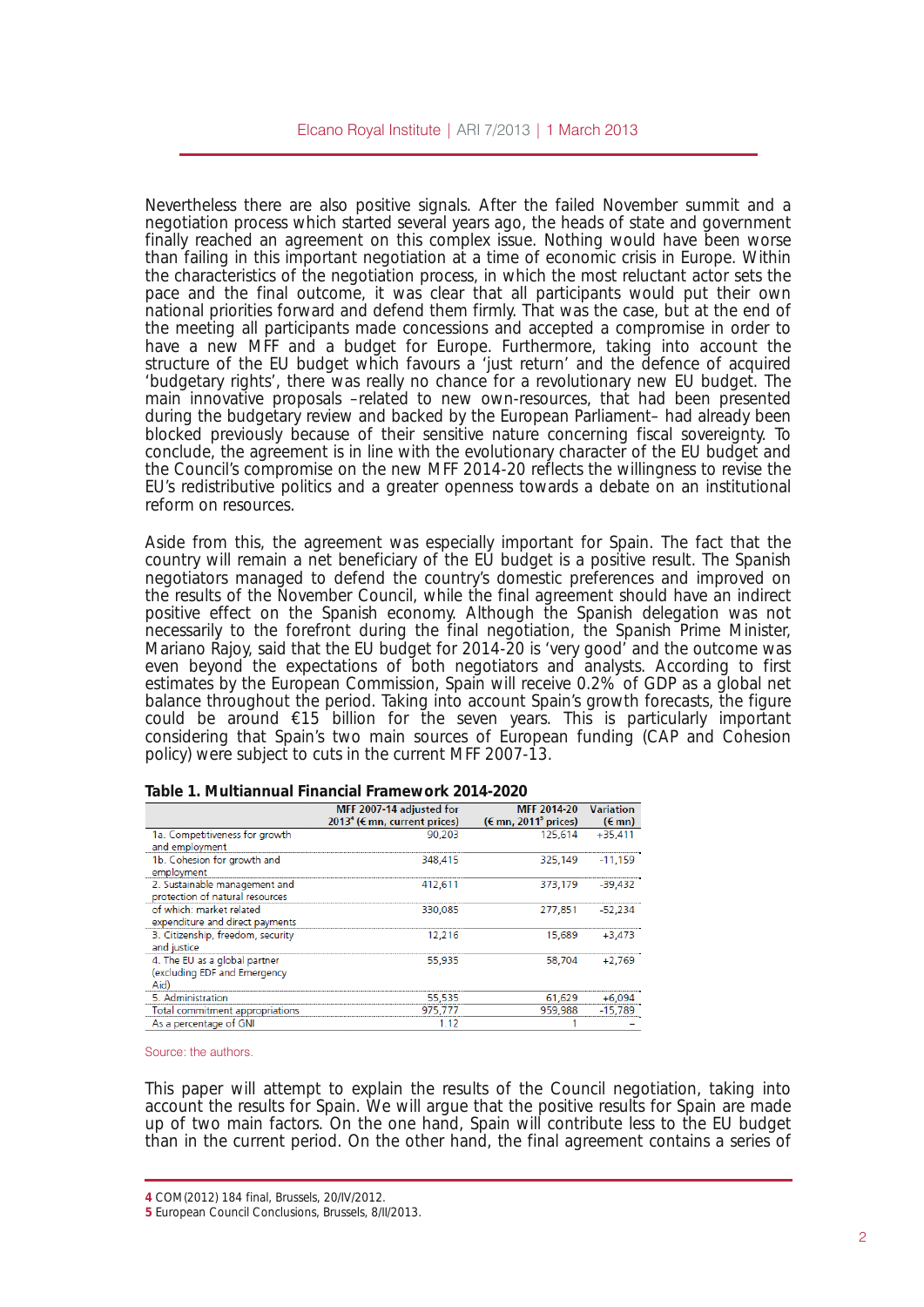extra expenditure which were not foreseen by former proposals.

### The Spending Headings

Although no new proposals were tabled in the summit\$ preparation, there seemed to be a changing trend in the perception of the EU<sup>t</sup> needs. The EU cannot foster growth in the absence of some kind of investment and an increasing focus on youth unemployment. This concern emerged some weeks ahead of the Council. The EC had already proposed a youth employment package<sup>6</sup> in December 2012 and the topic had been raised by Van Rompuy during the summit preparation and by the French Prime Minister Fran<sup>3</sup>ois Hollande in his speech to the European Parliament on 5 February. In fact, the MFF 2014-20\$ main innovation is the creation of a specific fund to support the regions where youth unemployment is above 25%. A sum of 6 billion has been earmarked for this purpose, although only, 3 billion will involve new funding. Aid measures amounting to, 3 billion will be financed by the European Social Fund and another, 3 billion will come from a new youth employment budget line.

I lj xuh 51\ r xwk xqhp sor | p hqwlq vhyhudoHX P hp ehu Wodwhv  $+$  ,

#### Source: Eurostat (2012).

Taking into account the Spanish labour market‡s specific problems, Spain should  $\alpha$  according to the government $\alpha$  receive, 924 million directly from the new fund (a share of 30% of the fresh money). Additionally, in line with Spain  $\frac{1}{2}$  demand to use the most recent data that reflect the effects of the crisis, eligibility and the number of unemployed workers concerned will be determined on the basis of 2012 figures. According to Eurostat all Spanish regions would have been eligible for the new fund based on 2011 data.

With regard to the spending headings, programmes under sub-heading 1a (Competitiveness for growth and jobs) are mainly focused on contributing to the fulfilment of the Europe 2020 Strategy (the promotion of research, innovation and technological development) and to the competitiveness of enterprises and SMEs. The returns from this sub-heading have been growing in Spain over the past few years. Spain could increase its share and, in the first four years of the 7th Framework Programme 2007-10, reach sixth place in the EU-27 in obtaining funds for R&D. During the period 2014-20 investment in research and development will primarily be based on excellence. However, in line with the Spanish preferences, the conclusions make specific reference to the synergies between Horizon 2020 and the structural funds in order to create a †stairway to excellence‡with the aim of enhancing regional R&I capacity and the ability of worse-performing and less-developed regions to create clusters of excellence. Although it is difficult to calculate the returns from this heading, spending on Heading 1a and the future Framework Programme Horizon 2020 will increase by  $37\%$  to,  $125.6$  billion compared with the current MFF (, 90 billion) and this could also

<sup>9</sup> kwws=22hf 1hxur sd1hx2vr fldo2p dlq1mxBodqj Lg@hq) fdwlg@; <) qhz vLg@4: 641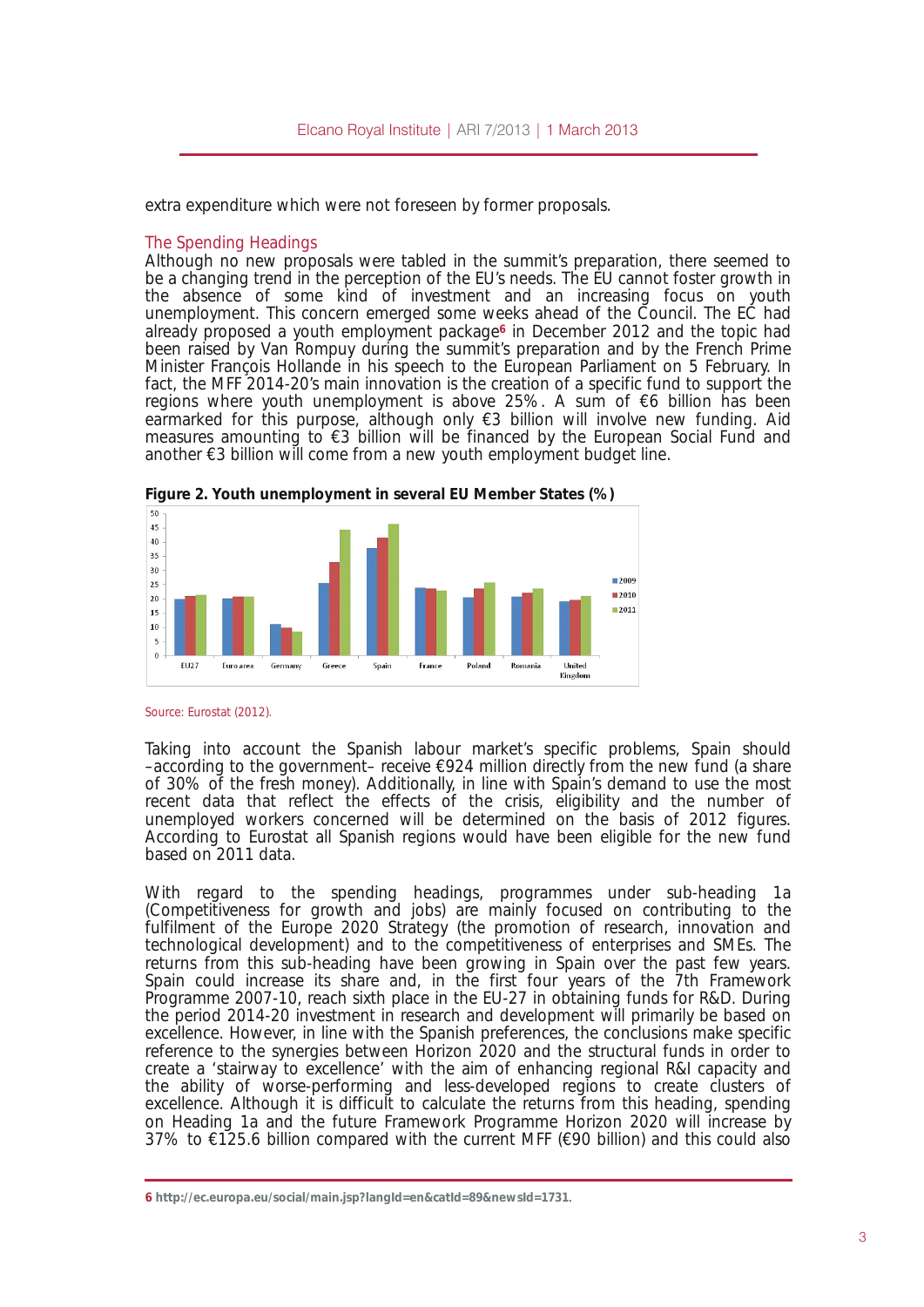imply increasing returns for Spain.

The 'Connecting Europe Facility' has become the real 'balancing item' under subheading 1a. The resources foreseen by the EC for this programme have been reduced from  $\epsilon$ 41.2 billion to  $\epsilon$ 29.3 billion. The sectors affected include transport (from  $\epsilon$ 26.9 billion to 23.2 billion) and energy (from 7.1 billion to 5.1 billion) and telecom infrastructure (from the proposed  $\epsilon$ 9.2 billion to  $\epsilon$ 1 billion). Although the Spanish government strongly prefers the establishment of cross-border infrastructure projects, no assignation of funds to specific projects was specified. In addition, the project would have been managed by the EC in public-private partnerships, which actually would mean less direct funding from the EU budget. The impact is therefore not substantial.

As regards Cohesion Policy (sub-heading 1b), from being the leading beneficiary at around 25% of the total for the period 2000-06, in 2007-13 Spain will be overtaken by Poland and receive only 12% of total funds. This is still a good position, as Spain's contribution to EU resources is less than 10%. In this respect, the Spanish government had a strong interest in maintaining overall spending in sub-heading 1b, 'Economic, social and territorial cohesion'. Although the Cohesion Policy will be reduced by 3.5% from the current  $\epsilon$ 348 billion, the European Council's conclusions included a further  $\epsilon$ 4 billion for Cohesion Policy for 2014-20 (compared with last November's draft), bringing the total level of commitments for the heading 1b to  $E$ 325.1 billion. The leastdeveloped regions (including the Spanish region of Extremadura) would be the main beneficiaries of the final agreement. In general terms, investments in the EU's Cohesion Policy will be distributed as follows:**<sup>7</sup>**

• A total of  $E164.8$  billion for less developed regions (more than in the Commission's proposal of  $£162.6$  billion).

• A total of  $\epsilon$ 31.7 billion for transition regions (less than in the Commission's proposal of  $E$ 39 billion).

• A total of  $E49.5$  billion for more developed regions (less than in the Commission's proposal of: €53.000 million).

 $\cdot \in$  66.4 billion for cohesion fund beneficiary states.

Several so-called 'adjustments' or 'gifts' were assigned under this heading to different countries in order to contribute to the final agreement. The 'Spanish envelope' for regions particularly affected by the economic crisis was reduced from an additional  $\epsilon$ 2.75 billion (as proposed in November) to  $\epsilon$ 1.8 billion, but the reduction was offset by additional funding for the Youth Unemployment Initiative. The envelope's breakdown is as follows:  $\epsilon$ 500 million for Extremadura,  $\epsilon$ 624 million for the Spanish transition regions (Andalucía, Murcia, Galicia and Castilla-La Mancha) and  $\epsilon$ 700 million for the remaining regions. The Spanish government's traditional demands for a specific treatment within the Cohesion Policy for the Canary Islands as an ultra-peripheral region and for Ceuta and Melilla as remote border towns have also been fulfilled. The Spanish territories across the Mediterranean, Ceuta and Melilla, will continue to receive an extra €50 million. An envelope of  $\epsilon$ 1.4 billion –the same amount as in November– is foreseen for the outermost regions, which include the Canary Islands.

With regard to the specific level of allocations to each member state, the conclusion pays special attention to regions affected by unemployment, which may be seen as a further concession to Spanish demands. In this respect, the regions exceeding the average unemployment rate of all the EU less developed/transition regions will receive

**<sup>7</sup>** With three types of regions, defined on the basis of how their per capita GDPs –measured in purchasing power parities and calculated on the basis of Union figures for 2007-09– relate to the EU-27's average GDP for the same period: (a) less developed regions, whose per capita GDP is less than 75 % of the EU-27's average GDP; (b) transition regions, whose per capita GDP is between 75% and 90% of the EU-27's average GDP; and (c) more developed regions, whose per capita GDP is over 90% of the average EU-27 GDP.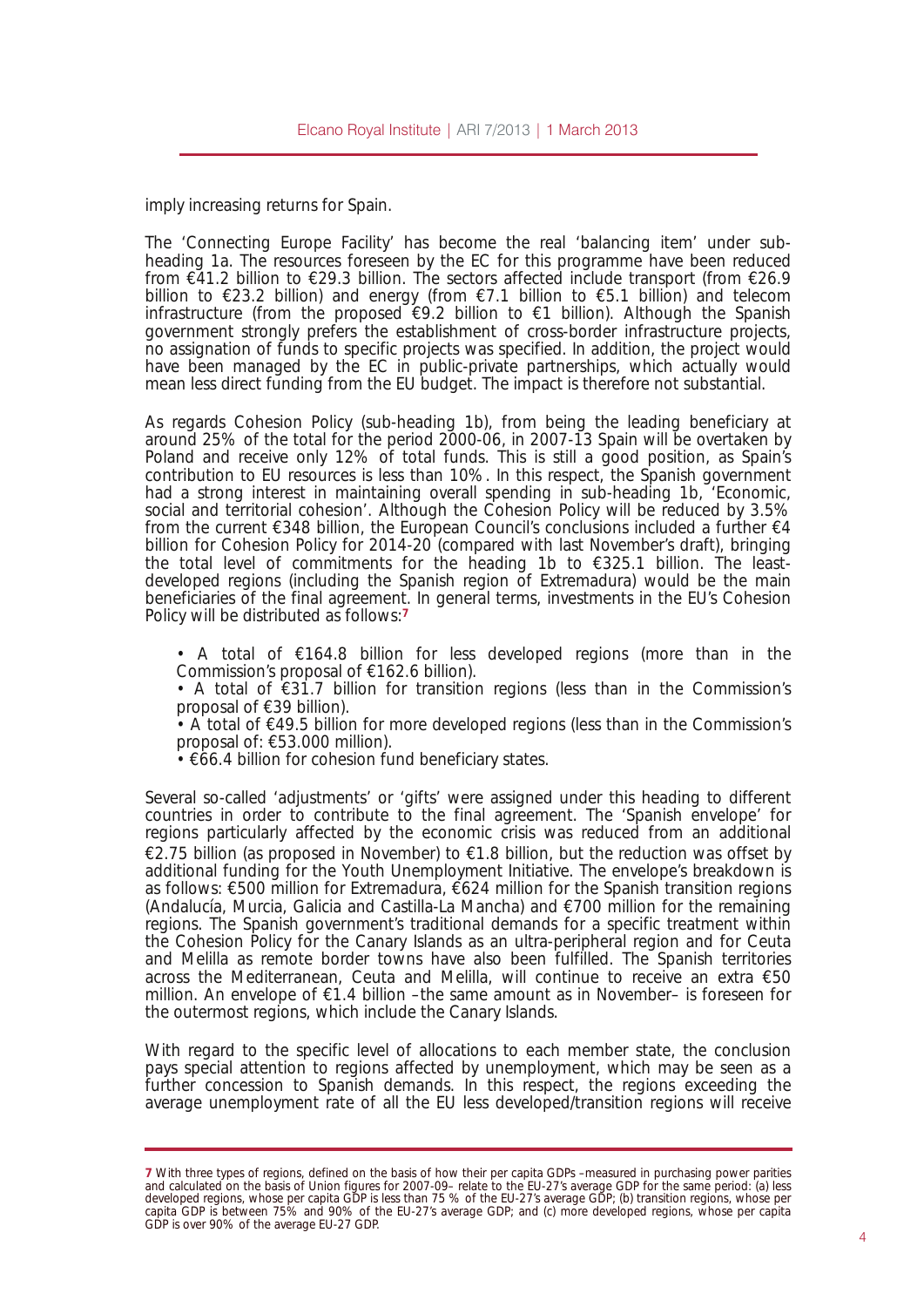an additional  $\epsilon$ 1,300 (less developed regions) and  $\epsilon$ 1,100 (transition regions) per unemployed person (above the average) per year. This change should imply an additional  $\epsilon$ 930 million for Spain.

With regard to the safety nets for transition regions, Spain's demands have been partially met. The Spanish government demanded fair gradual exit strategies for regions which are leaving the Convergence Objective in order to avoid abrupt changes in the funding received. According to the final agreement all Spanish regions whose per capita GDP for 2007-13 was less than 75% of the EU-25 average, but whose per capita GDP is above 75% of the EU-27 average during 2014-20, will receive the minimum level of support of 60% of their former allocation, 6% less than the Commission's proposal in June 2011.

As a counterpart to these positive results, the Spanish government could not prevent the inclusion of a macro-economic conditionality clause which for the next framework establishes a close link between Cohesion Policy and the Union's economic governance. This will mean that receiving Structural Funds will be conditional on fulfilling the commitments of the Stability Pact, the European Stability Fund and the procedure on excessive macroeconomic imbalances.

Spain is the second-largest recipient of CAP funds after France in the MFF 2007-13 and receives nearly €7.5 billion per year from this budget heading. Commitment appropriations for heading 2, 'Sustainable growth: Natural resources', which covers agriculture, rural development and fisheries, increased slightly with regard to last November's proposal, from €372.2 billion to €373.18 billion, although they continue to decline compared with the current MFF. Of this amount,  $\epsilon$ 277.85 billion will be allocated to market-related expenditure and direct payments. The rural development budget will be €84.94 billion. Compared with the current MFF, agricultural expenditure has been reduced by an average 11%, reflecting the budget's updating.

Nevertheless, for the Spanish Agricultural sector, which is facing particular structural challenges, the agreement maintains an additional investment of  $\epsilon$ 500 million for rural development. A new reserve will also be included under heading 2, with  $\epsilon$ 2.8 billion allocated to support major crises affecting agricultural production or distribution. In line with the Spanish government's demands, member states will also have a greater flexibility to distribute amounts (15% of the total) between both pillars of the CAP, which could increase the direct payments available to Spanish farmers.

One 'victim' of the negotiation has been heading 3, 'Security and citizenship', which has been cut to €15.7 billion, compared with €16.7 billion in the previous proposal, although there is a small improvement with regard to the current MFF. The Spanish government had demanded more financial resources for a common security and defence policy, as well as for police and judicial cooperation (specifically Frontex and Eurojust). Its demand has been met and, in addition, spending on heading 3 will have a special focus on insular societies that face disproportional migration challenges.

A further victim is heading 4, Global Europe, which was reduced from  $\epsilon$ 60.67 billion to €58.70 billion during the Council negotiations. But the final agreement on this heading is also an improvement with regard to the current MFF. Although all member states benefit from spending on this heading it is not considered in the calculation of the national net balances. This is also true for heading 5, 'Administration', which has been cut from €62.63 billion to €61.63 billion. Nevertheless, compared with the current MFF, administrative expenditure will rise by 9.1% due to increases in pensions and the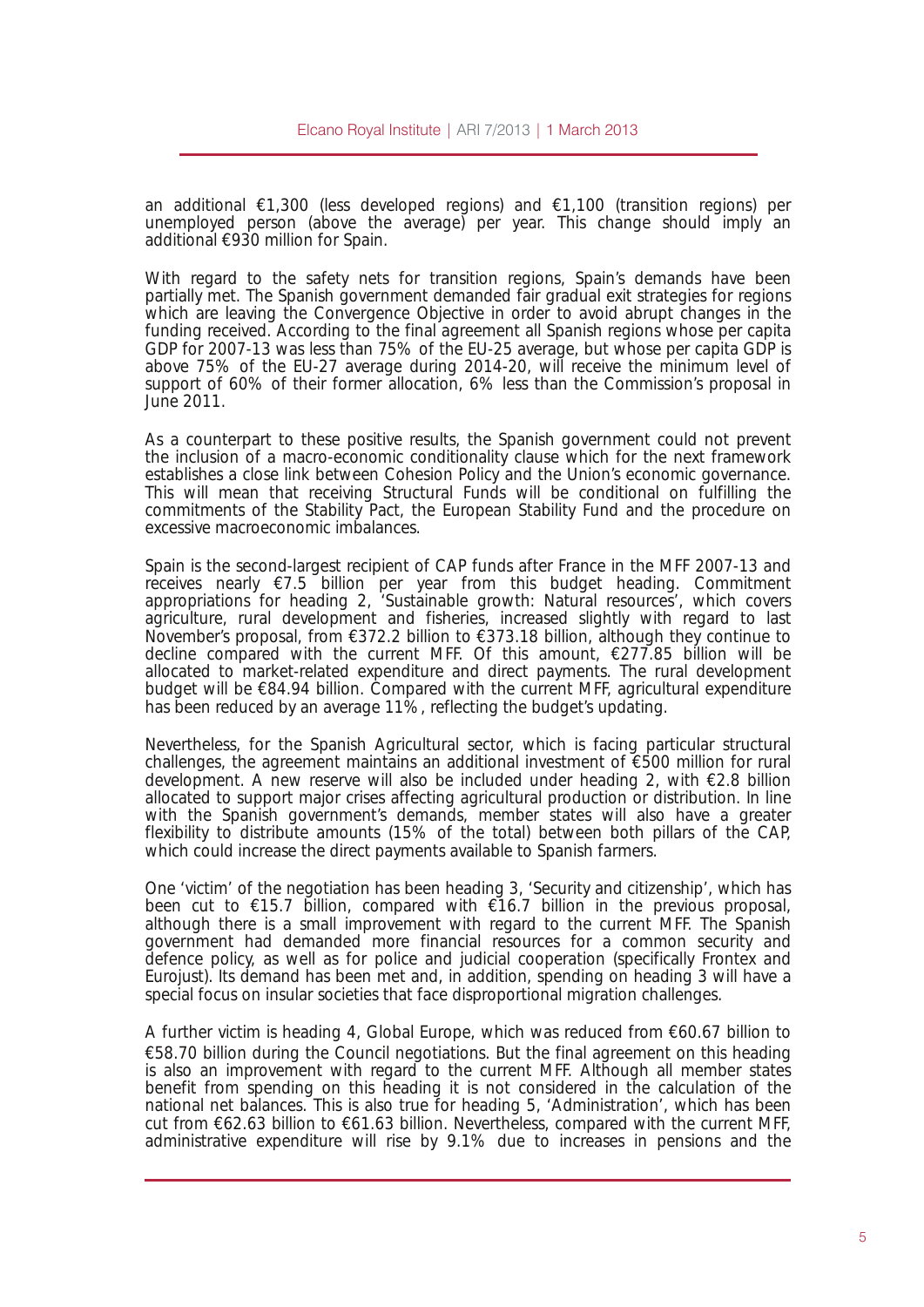creation of a new European External Action Service.

These last cuts imply a saving of resources for Spain and have a positive impact on the net budgetary balance.

## *Revenue*

Although there have been no important changes on the revenue side of the EU budget, the final agreement contains a commitment that the European Council will continue to work on the Commission's proposal for a new own-resource based on value-added tax. Furthermore, a debate will be launched to examine if the Financial Transaction can become the basis for a new own-resource for the EU budget for at least some member states. One of the negotiation's important results was that Spain will contribute less to the EU budget than in the current period.**<sup>8</sup>** This lower contribution is due to three factors: (1) the EU budget is lower; (2) some countries' rebates or 'cheques' have been cut slightly**<sup>9</sup>** –although the UK's rebate remains unchanged and Germany and Denmark will receive a new annual rebate of  $\epsilon$ 130 million, the Netherlands'  $\epsilon$ 1.15 billion rebate is reduced to  $695$  million and Sweden's  $6325$  million has been cut to  $6160$  million, while Austria will benefit from a gross reduction in its GNI contribution of  $\epsilon$ 30 million in 2014,  $E$ 20 million in 2015 and  $E$ 10 million in 2016–; (3) there is an increase in the percentage member states can receive as compensation for the collection of Traditional Own Resources.

The review after two years (2016) will help to determine whether the budget needs to be adjusted.**<sup>10</sup>** In this respect, memberstate contributions based on GNI could be revised to take into account more updated economic figures. This could also benefit Spain which is in the middle of a deep economic crisis.

## **Conclusions**

The EU –soon to comprise 28 members– will have an austerity MFF up until 2020. Nevertheless, the political agreement on the MFF 201420 reached by the European Council on 8 February can be considered to be positive for Spain. First analyses indicate that Spain will remain a net beneficiary throughout the period. The Spanish negotiators defended their national preferences and improved the results of the November Council in several issues. The Spanish government has been in favour of giving more importance to unemployment criteria (especially youth unemployment) and to additional criteria such as the technology gap in the future Cohesion and R+D policies, as well as defending a strong CAP budget. Although Spain will have moderate gains from the EU budget, compared with the MFF 2014-20 the main objectives may be reached in a very difficult context.

This MFF is a crisis budget and this is the first time it has been reduced. Nevertheless, there have been some other novelties. Although the major part of EU investments in 201420 will be in the 'historical' spending areas –agriculture and cohesion policies–, they will both undergo significant cuts, while funding for the heading 'growth and jobs' –including research, infrastructure investment and education– will receive a significant boost. This follows a long-term trend of moving away from the more traditional spending areas towards horizontal issues. Furthermore, the increasing percentage of resources earmarked for specific policy objectives also fosters a paradigm shift from a redistributive-budget towards a governance budget. Moreover, other innovations include: alternative financial instruments, an enhanced role for the European Investment Bank, macroeconomic conditionality and an increased flexibility to use unspent resources in other headings.

**<sup>8</sup>** According to Mariano Rajoy, this would mean additional savings of €3.3 billion.

**<sup>9</sup>** 'Rajoy arranca 15.000 millones al presupuesto comunitario 20142020', Expansión, 9/II/2013.

**<sup>10</sup>** Fabian Zuleeg, 'The EU Multiannual Financial Framework (MFF): Agreement but at a Price', European Policy Centre,  $11/11/2013.$  6